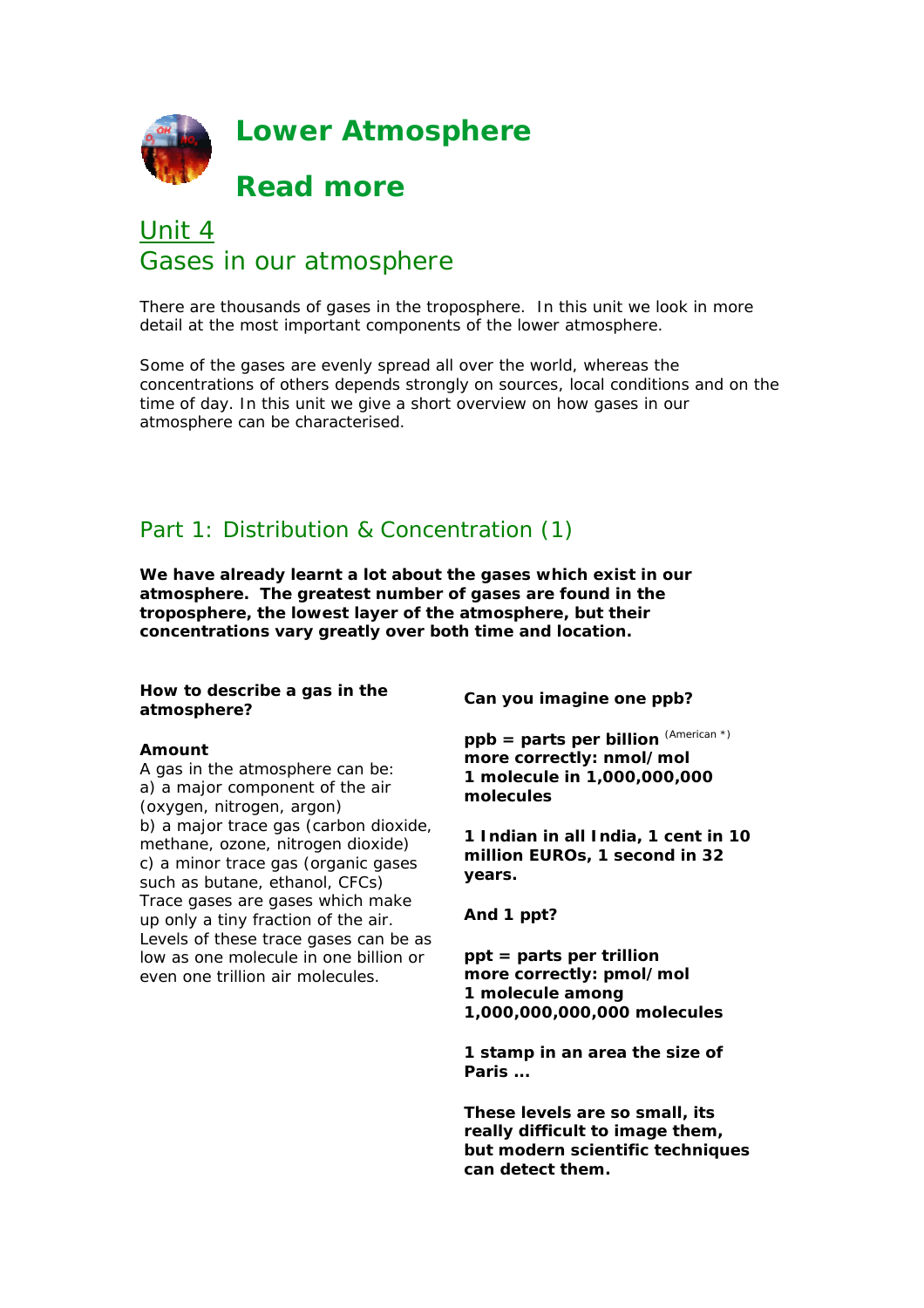## **The misunderstanding of mixing ratio 'units' ppm and ppb**

In numerous scientific publication the amount of a compound in the air is given in ppm (parts per million) or ppb (parts per billion). We also use this abbreviation here, because it is so common and you find it everywhere. But it can be very misleading.

Three typical mistakes:

1) You often see written: The concentration of  $CO<sub>2</sub>$  in the air is 370 ppm. This is wrong. 370 ppm is a mixing ratio and not a concentration. Mixing ratios give the number of molecules of a certain chemical in a fixed number of air molecules. Concentrations are, for example, the number of moles of a compound in a fixed volume of air, for example 20 nmol  $m<sup>3</sup>$ . They have a real unit. 2) Mixing ratios do not really have a unit, because you can cancel the units. If the mixing ratio is 370 ppm this means you have 370 molecules among 1,000,000 molecules. The more correct expression is 370 µmol/mol. 3) The terms billion and trillion are defined in different ways in different countries:

1 American billion = 1 British milliard (seldom used) =  $1,000,000,000$ 1 American trillion = 1 British billion (seldom used) =  $1,000,000,000,000$ In many other languages, terms related to 1 British milliard (French: milliard, German: Milliarde) are more common than the American billion for  $10^9$ . So take care!

| often used:                          | more correctly:                                        | this means:                 |
|--------------------------------------|--------------------------------------------------------|-----------------------------|
| ppm (parts per million)              | $\mu$ mol / mol = 10 <sup>-6</sup><br>(micromol / mol) | 1 in 1,000,000              |
| ppb (parts per billion)<br>American  | nmol / mol = $10^{-9}$<br>(nanomol / mol)              | 1 in 1,000,000,000          |
| ppt (parts per trillion)<br>American | pmol / mol = $10^{-}$<br>(pikomol / mol)               | $1$ in<br>1,000,000,000,000 |

## **Distribution**

Depending on the local and temporary conditions in the atmosphere, a gas can be:



1. a) homogeneously distributed (e.g. nitrogen, oxygen, carbon dioxide) image: Elmar Uherek



b) inhomogeneously distributed (e.g. water vapour, ozone, many minor trace gases)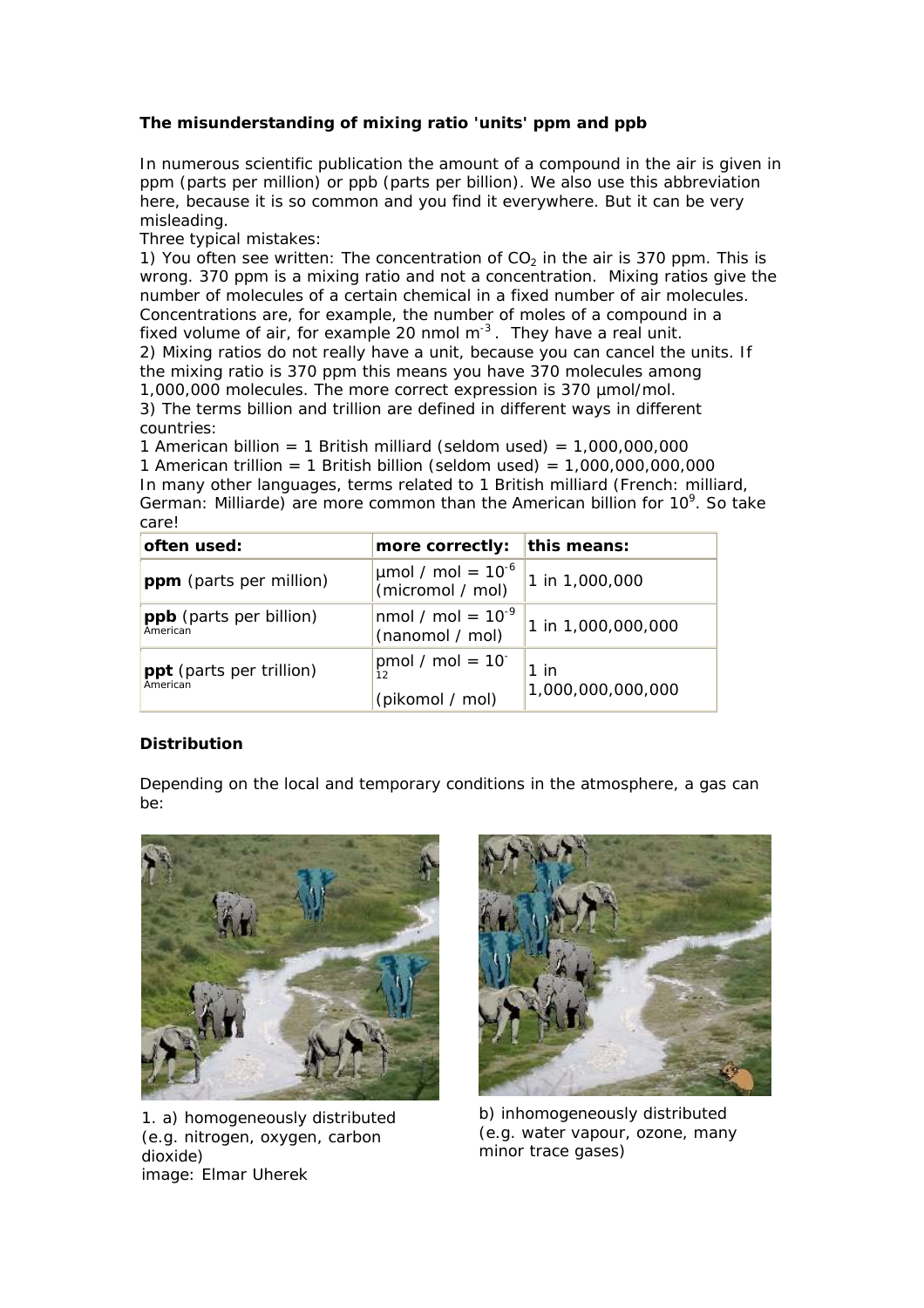If a gas is homogeneously distributed this means that we find comparable mixing ratios of the gas everywhere around the globe and also at varying altitudes. This is the case for stable gases with a long life times. These gases are only slowly removed from the atmosphere and are either unreactive or react only very slowly.



#### **Example: Nitrous oxide N2O**

2. Distribution of nitrous oxide in the atmosphere. The graphs show mixing ratios over the Pacific Ocean at different altitudes and latitudes with associated error bars. J.E. Collins et al., Journal of Geophysical Research, 101, D1 (1996) p. 1975-84.

Nitrous oxide  $N_2O$  is a homogeneously distributed gas, similar amounts are seen all over the world and at different heights in the atmosphere. However, concentrations have increased over the past 200 years as a result, primarily, of human activity.



3. The change in  $N_2O$  levels over time. author Elmar Uherek.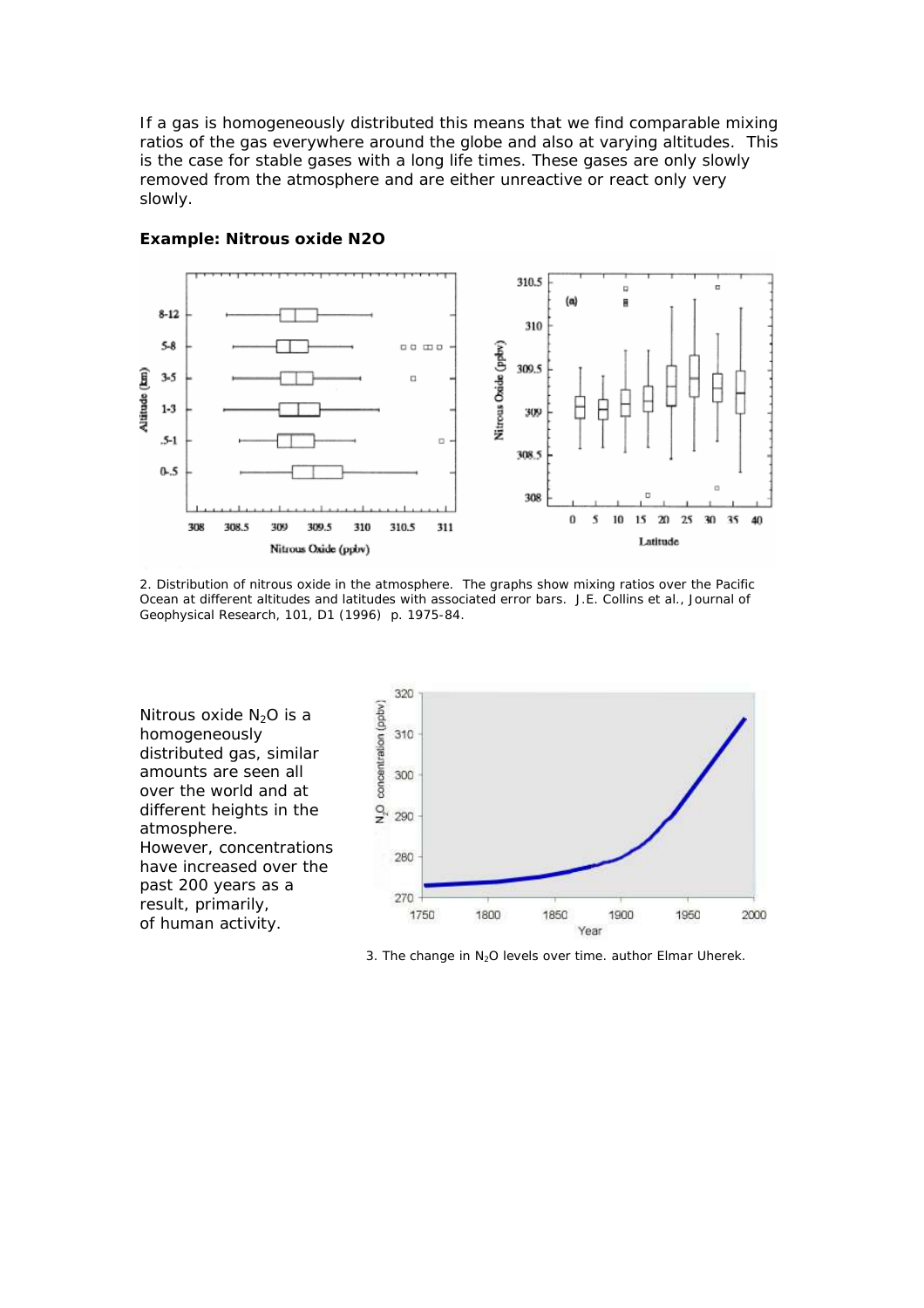

4. Time profile of OH concentrations. Source: Presentation J. Lelieveld, MPI Mainz 2003.

#### **Development over time**

The amounts of some gases depend strongly on the strength of the Sun. The levels of these gases in the atmosphere shows a daily cycle and sometimes also a seasonal pattern

### **Daily variation: for example the hydroxyl radical OH**

The hydroxyl radical is formed from the breakdown of ozone by sunshine. So atmospheric OH levels increase as the Sun rises, reaching a maximum after noon and then decrease through the afternoon and are negliable at night (see the unit on oxidation for more information).

# **Seasonal variation: for example formaldehyde**

Vegetation fires are one source of the gas formaldehyde (HCHO). Concentrations of formaldehyde, as measured by the satellite based GOME instrument, are high during the fires seasons (March in Southeast-Asia, September in Brazil).



5. Formaldehyde - total columns observed by GOME from space. © IUP Bremen / ESA - GOME.

Some gases have increased or decreased in the long term over decades, hundreds, thousands or even millions of years. Since the industrial revolution, some 200 years ago, human activity has increased the average concentrations of many gases in the atmosphere.

#### **The growing season and the impact of humans: for example carbon dioxide (CO2)**

Carbon dioxide is an excellent example to study the global distribution of a gas. It is rather stable and therefore distributes itself over the whole globe. Atmospheric carbon dioxide levels are continuously increasing because of human activity. Most of the carbon dioxide is emitted from the Northern Hemisphere. The Northern Hemisphere contains much more land, a much higher human population (think about Europe, the U.S.A., China and India) and therefore has a much higher energy consumption than the Southern Hemisphere.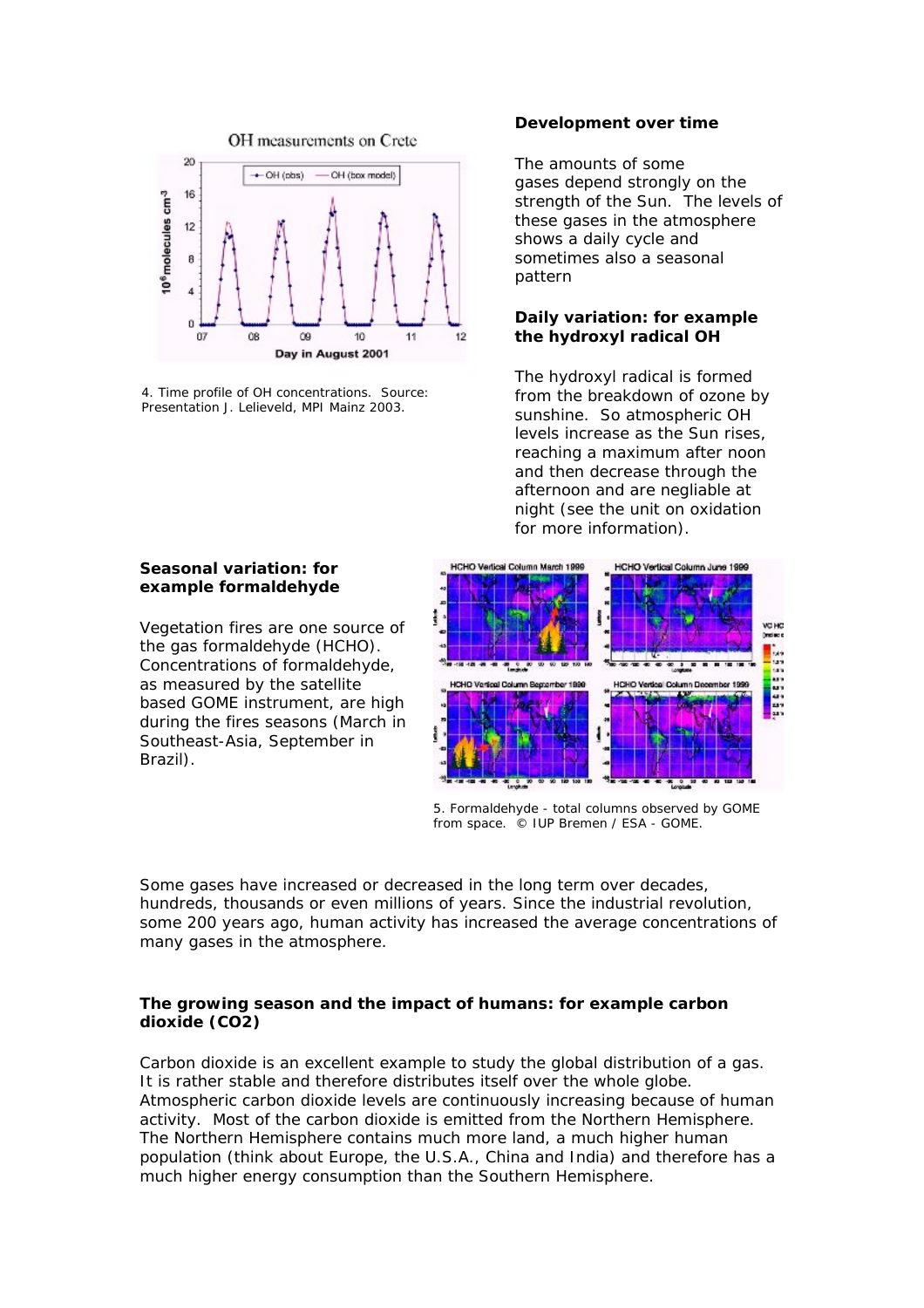

6. The CO<sub>2</sub> concentration trend recorded at the Mauna Loa Observatory, Hawaii. graph: © CDIAC US Department of Energy.



7. Global CO2 distribution and annual and mid-term variations. © NOAA / CMDL.

Carbon dioxide levels, therefore, increase first of all in the Northern Hemisphere and then slowly rise in the south. Transport over the equator takes time since mixing within one hemisphere is much faster than mixing between the hemispheres. Along with this long time period change in  $CO<sub>2</sub>$  levels we also see that the annual pattern of  $CO<sub>2</sub>$  varies. In winter, the trees and other plants stop growing and, as a result, take up less  $CO<sub>2</sub>$ . At the same time, we humans heat our houses and emit more  $CO<sub>2</sub>$ . Consequently we see the highest  $CO<sub>2</sub>$ concentrations at the end of the heating period in May and about 5 ppm less  $CO<sub>2</sub>$  after the end of the growing period in October. The two graphs clearly show both patterns.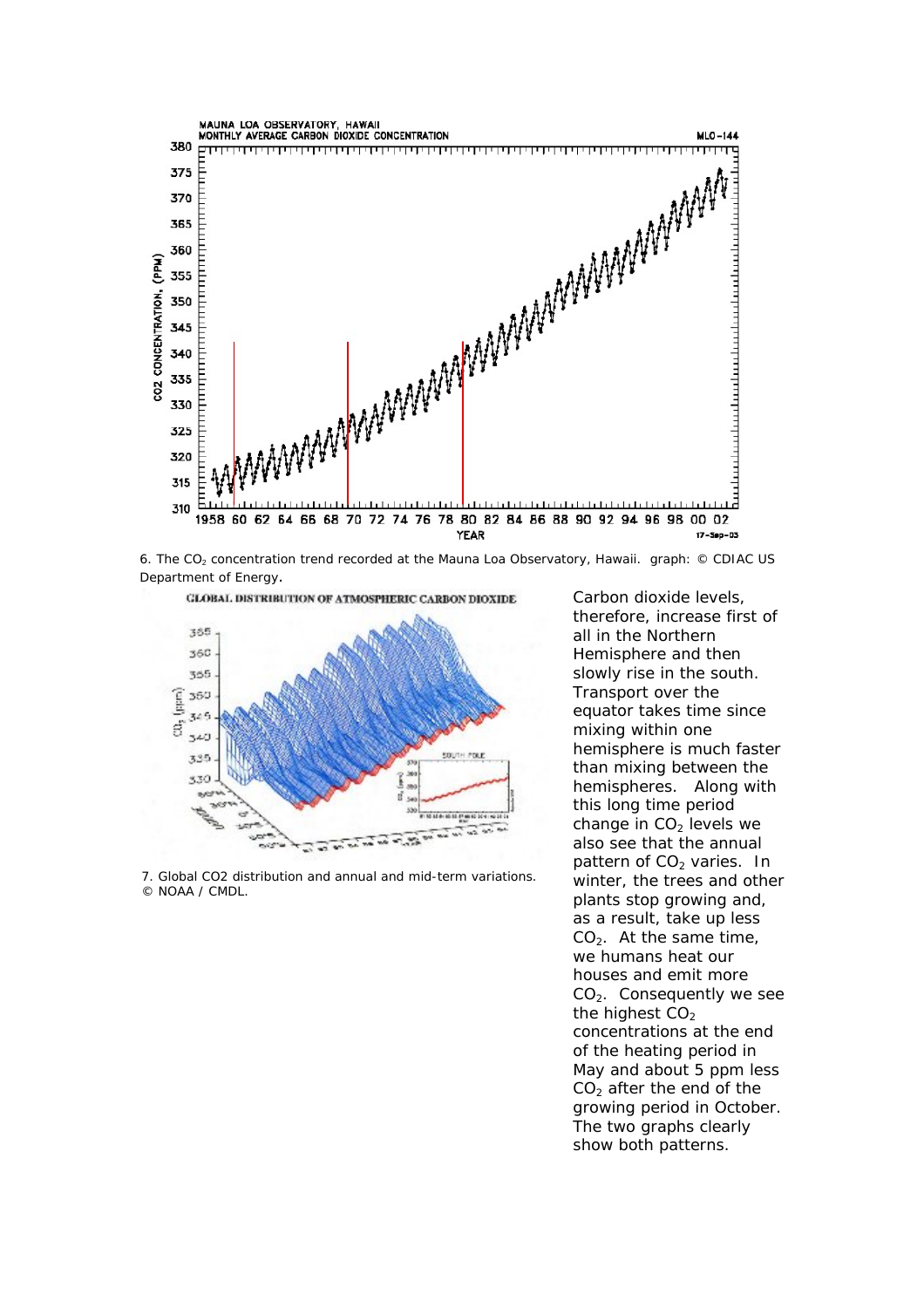# Part 2: Distribution & Concentration (2)

**It's impossible to give average atmospheric concentrations for the less stable compounds in the air. Their concentrations depend strongly on the chemical conditions in the air at a particular time.**

#### **Vertical profiles**

Sources, sinks and physical conditions (hours of sunshine, temperature, rainfall, wind strength and direction) affect both the horizontal and vertical distributions of a gas. Vertical profiles often show slightly decreasing mixing ratios with increasing altitude particularly in the free troposphere and the stratosphere. Ozone is an exception to this and has its highest mixing ratios and concentrations in the ozone layer in the stratosphere. Most of the chemistry in the atmosphere happens much lower in the atmosphere, in the planetary boundary layer. This is the layer of the atmosphere which is directly affected by the surface of the Earth and is where the chemical compounds are emitted. The graphs below show the vertical profiles for several organic and inorganic trace gases in the troposphere measured by a research aeroplane. Apart from carbon dioxide, ozone and methane, the typical values for mixing ratios are a few hundred parts per trillion (ppt) or a few parts per billion (ppb). The compounds shown are the more important trace gases, there are hundreds of other organic gases in the troposphere which have mixing ratios of just a few ppt.



and a-pinene for urban scenario.

1. Mixing ratios of different compounds during the night close to the ground. The ratios are not measured but are the result of a chemical model which allows us to look at how the mixing ratios change over time. Authors: Andreas Geyer, Shuihui Wang and Jochen Stutz.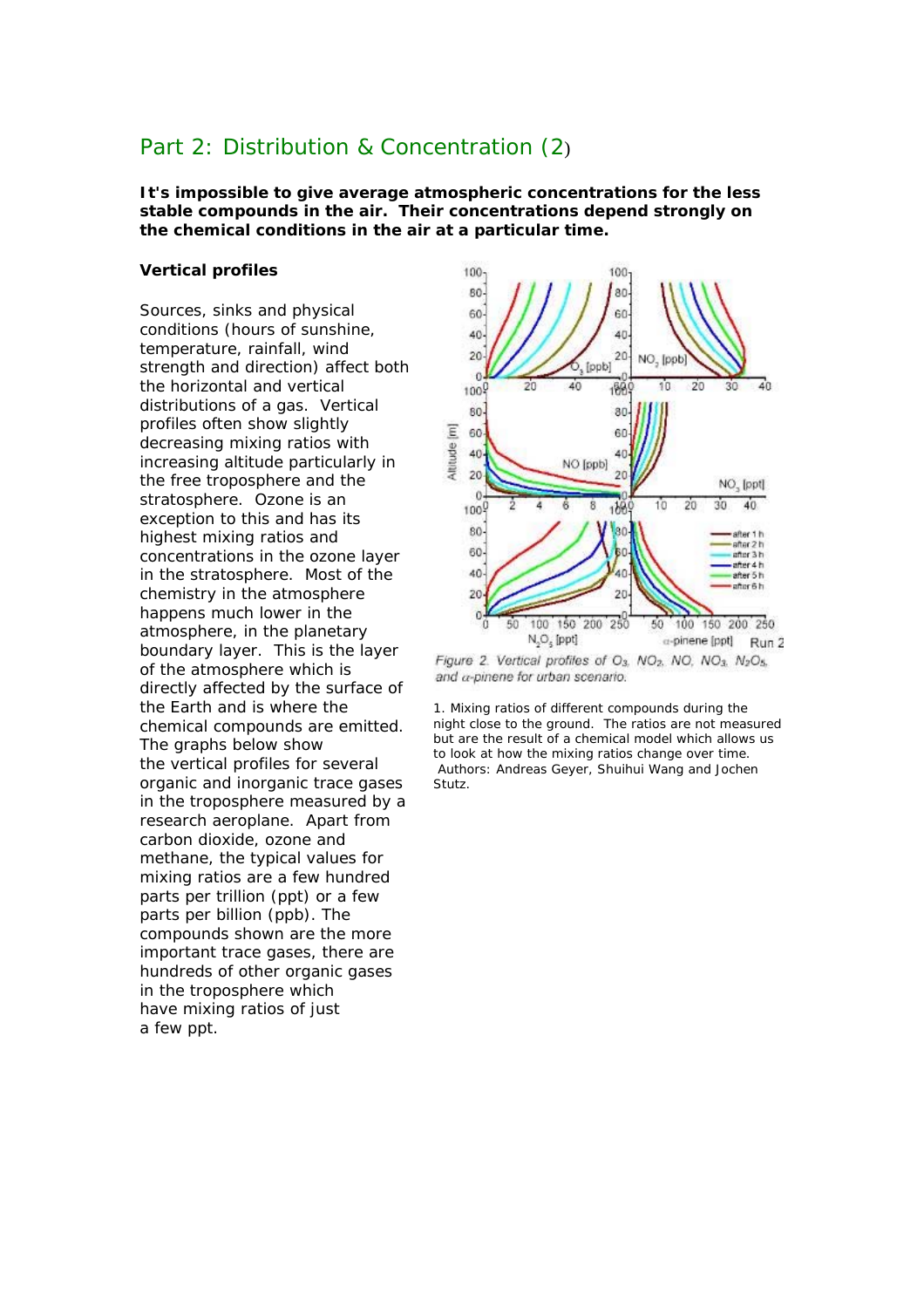

#### Measured compounds:

 $CH_4$  = methane CO = carbon monoxide  $CH<sub>3</sub>OH = methanol$  $CH<sub>3</sub>COCH<sub>3</sub> = acetone$ HCHO = formaldehyde

 $O_3 = ozone$ NO = nitrogen oxide  $NO<sub>v</sub> = oxidised nitrogen$ compounds without NO,  $NO<sub>2</sub>$  $PAN =$ peroxiacetylnitrate  $CN = condensation$ nuclei (particles)

 $C_2H_6 = ethane$  $C_2H_2$  = acetylene = ethyne  $C_3H_8$  = propane  $C_6H_6 = \text{benzene}$  $CH<sub>3</sub>Cl = chloromethane$ = methyl chloride

2. a-c) Vertical profiles of various organic gases and a few inorganic gases. The values were measured from a research aeroplane over the Mediterranean sea during the MINOS field campaign in August 2001. The strong black lines show the median vertical profiles, the thinner black lines give the standard deviation. Grey squares show values from canister samples. Red dashed lines and red squares are from another flight and give you an idea of how the values vary within a few days. Data and figures from: J. Lelieveld and co-authors.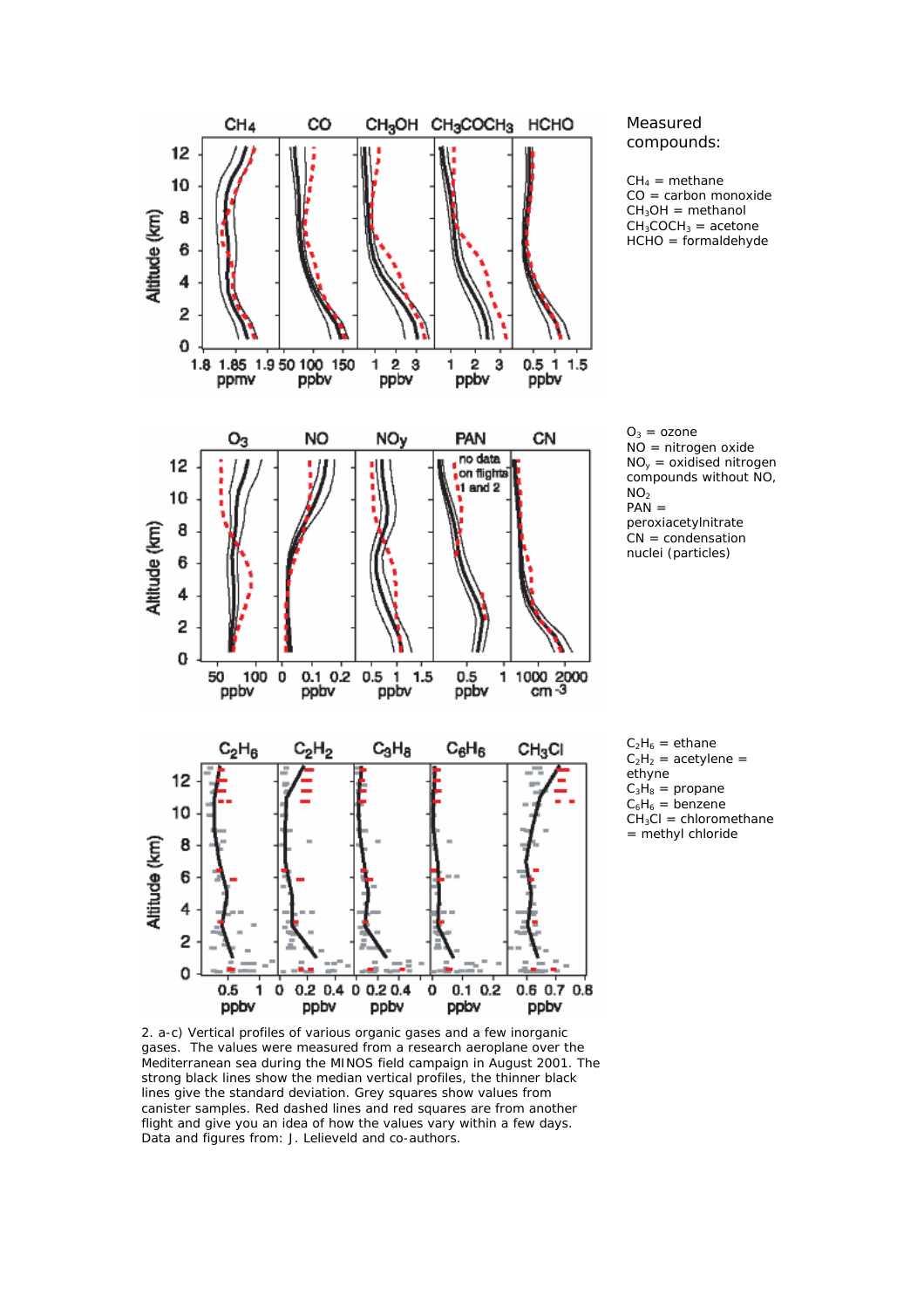#### **Gases in the troposphere**

Its very difficult to give an overview of the concentrations of trace gases in the troposphere. The same compound can be present at extremely low concentrations, for example, over the ocean and at very high concentrations in the urban environment. There are also many different gases which play an important role in the troposphere. So the following table just gives a few examples of the average mixing ratios near the ground for commonly measured compounds.

| name               |                                 | formula mixing ratio                       |
|--------------------|---------------------------------|--------------------------------------------|
| nitrogen           | $N_2$                           | 78.08 %                                    |
| oxygen             | O <sub>2</sub>                  | 20.95 %                                    |
| argon              | Ar                              | 0.93%                                      |
| water vapour       | <b>H2O</b>                      | $0.1 - 4%$<br>$= 1,000 - 40,000$ ppm       |
| carbon dioxide     | CO <sub>2</sub>                 | 372 ppm*                                   |
| carbon monoxide CO |                                 | 50 - 200 ppb                               |
| methane            | CH <sub>4</sub>                 | 1.7-1.8 ppm $*$                            |
| hydrogen           | Η2                              | $0.5$ ppm<br>$(480 - 540$ ppb)             |
| ozone              | $O_3$                           | 10 - 100 ppb<br>troposph. average: 34* ppb |
| hydroxy radical    | OH                              | $< 0.01 - 1$ ppt                           |
| nitrogen dioxide   | NO <sub>2</sub>                 | $1 - 10$ ppb                               |
| nitrogen oxide     | NO                              | $0.1 - 2$ ppb                              |
| nitrous oxide      | N <sub>2</sub> O                | 320 ppb*                                   |
| nitrate radical    | $NQ_3$                          | 5 - 450 ppt                                |
| nitric acid        | HNO <sub>3</sub>                | $0.1 - 50$ ppb                             |
| ammonia            | NH <sub>3</sub>                 | $< 0.02 - 100$ ppb                         |
| sulphur dioxide    | SO <sub>2</sub>                 | 1 ppb (background)<br>1 ppm (polluted air) |
| formaldehyde       | <b>HCHO</b>                     | $0.5 - 75$ ppb                             |
| formic acid        | <b>HCOOH</b>                    | $< 20$ ppb                                 |
| acetone            | $CH_3COCH_3$                    | $0.1 - 5$ ppb                              |
| isoprene           | $C_5H_8$                        | $< 1 - 50$ ppb                             |
| monoterpenes       |                                 | $< 100$ ppt                                |
| carbonyl sulfide   | cos                             | $500 +/- 50$ ppt                           |
| CFC11              | CCI <sub>3</sub> F              | 258*                                       |
| CFC12              | CCI <sub>2</sub> F <sub>2</sub> | 546*                                       |

Overview of important gases in the free atmosphere:

\*These are gases whose concentrations have increased as a result of human activity and are relatively well mixed over the globe. Data from 2001-2003.